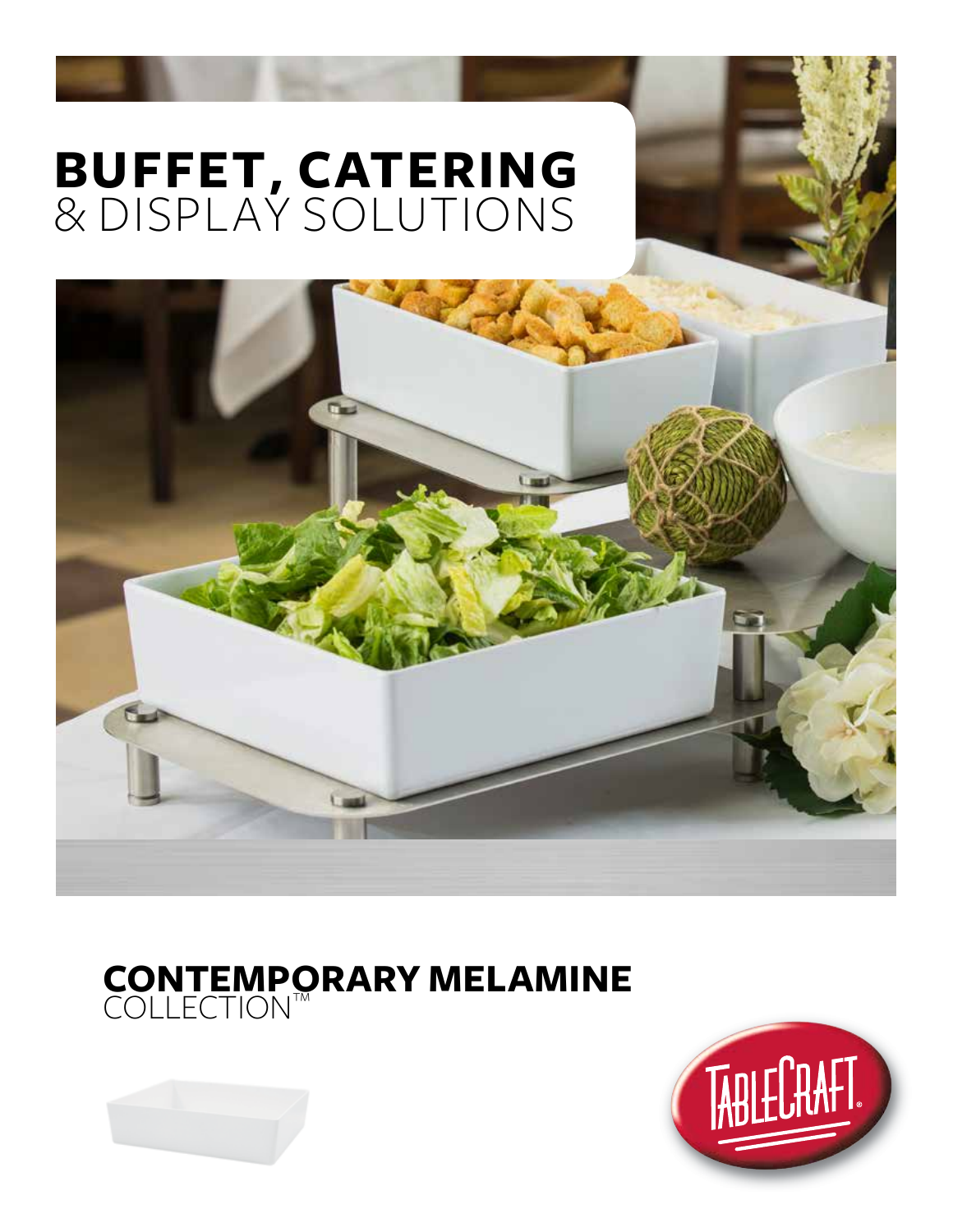

## **CONTEMPORARY MELAMINE** COLLECTION™

Contemporary Melamine Straight-Sided Bowls are available in a variety of sizes for attractive presentation while offering a space saving design. Great for display, deli cases or salad bars.

- Safe for temperatures up to 212°F / 100°C
- Easy to clean, Dishwasher Safe
- Available in a variety of colors
- Not Microwave Safe or Oven Safe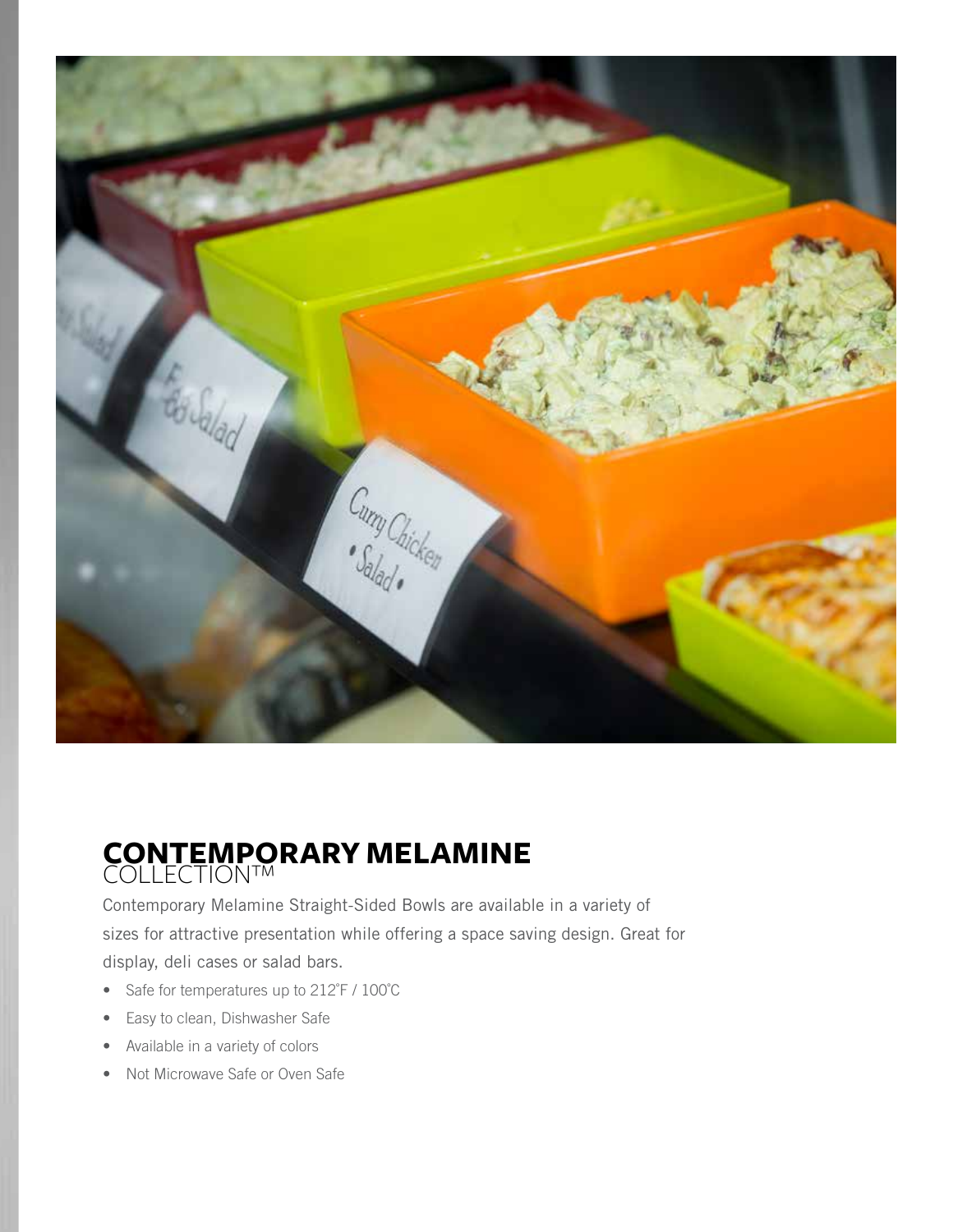## **CONTEMPORARY MELAMINE** (NSF) COLLECTION™

#### **1½" HEIGHT STANDARD STRAIGHT-SIDED BOWLS**

Available in White (WH), Black (BK), Red (R), Lime Green (LG), Orange (X) and Yellow (Y).

|    | Item#    | <b>Description</b>                                                | Capacity | Min<br>Order | Case<br>Pack |
|----|----------|-------------------------------------------------------------------|----------|--------------|--------------|
| a. | $M4014*$ | Straight-Sided Bowl, 2 Qt<br>$10 \times 10 \times 1\frac{1}{9}$ " |          | 1 ea         | 6 ea         |
| b. | M4007*   | Straight-Sided Bowl, 1¼ Qt<br>$15 \times 5 \times 116$ "          |          | 1 ea         | 12 ea        |





Melamine Collection. When ordering, add the color code (\*) to the end of the item number.

**TO ORDER: M4024 LG** ITEM NUMBER COLOR CODE

b

#### **3" HEIGHT STANDARD STRAIGHT-SIDED BOWLS**

Available in White (WH), Black (BK), Red (R), Lime Green (LG), Orange (X) and Yellow (Y).

|    | Item#  | <b>Description</b>                                | Capacity | Min<br>Order | Case<br>Pack |
|----|--------|---------------------------------------------------|----------|--------------|--------------|
| c. | M4024* | Straight-Sided Bowl,<br>$5 \times 5 \times 3$ "   | 1 Qt     | 1 ea         | $12$ ea      |
| d. | M4026* | Straight-Sided Bowl,<br>$10 \times 5 \times 3$ "  | 2 Qt     | 1 ea         | 6 ea         |
| e. | M4008* | Straight-Sided Bowl,<br>$15 \times 5 \times 3$ "  | - 3 Ot   | 1 ea         | $12$ ea      |
| f. | M4004* | Straight-Sided Bowl,<br>$10 \times 10 \times 3$ " | - 4 Ot   | 1 ea         | 6 ea         |